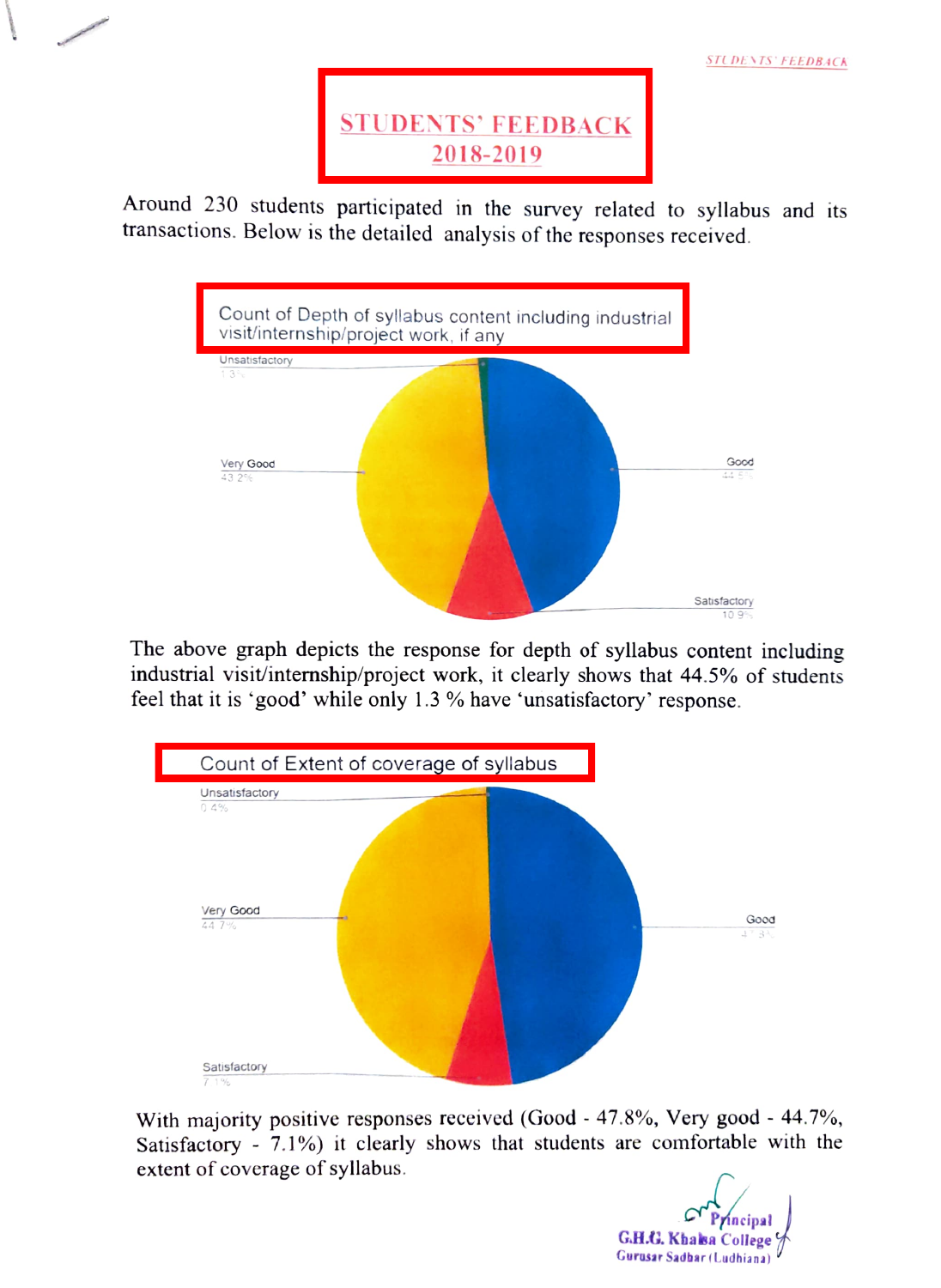

45.6 % ot students fecl that learning value in terns of knowledge, concept, manual skill, analytical abilities and broadening perspective is 'Very Good' while  $11.1$  % of them feel it is 'Satisfactory'.



A high % of 46.1 feel that clarity and relevance of textual material is 'good'.

C Priacipal<br>G.H.G. Khalaa College Gurusar Sadhar (Ludhiana)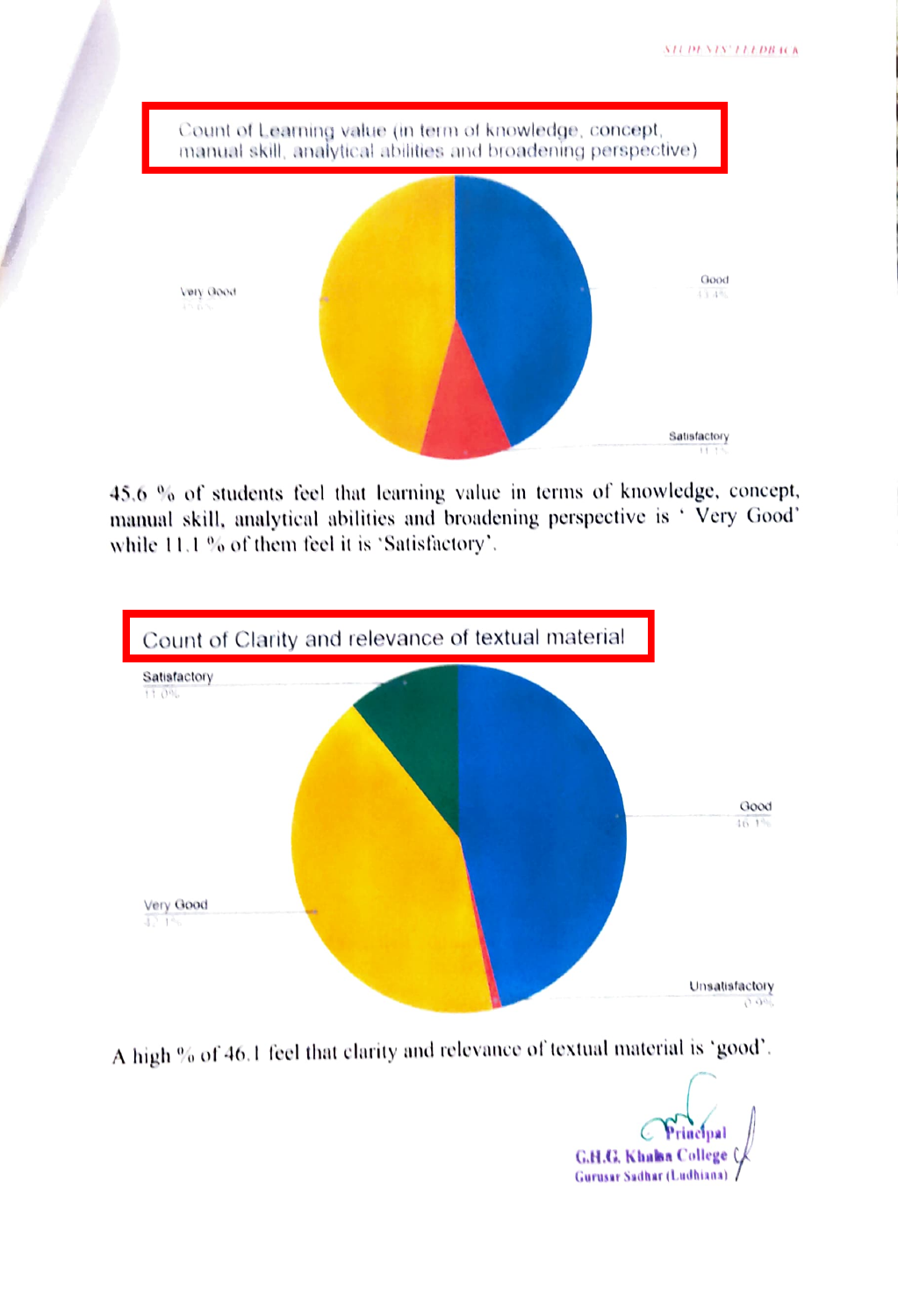

About 48.7 % of students feel that the applicability of syllabus to real life situations is good and 16.8 % of them feel it is satisfactory.



About 46.7 % of students feel that additional source material like libraries has good' relevance.

G.H.C. Khalsa College Gurasar Sadhar (Ludhiana)